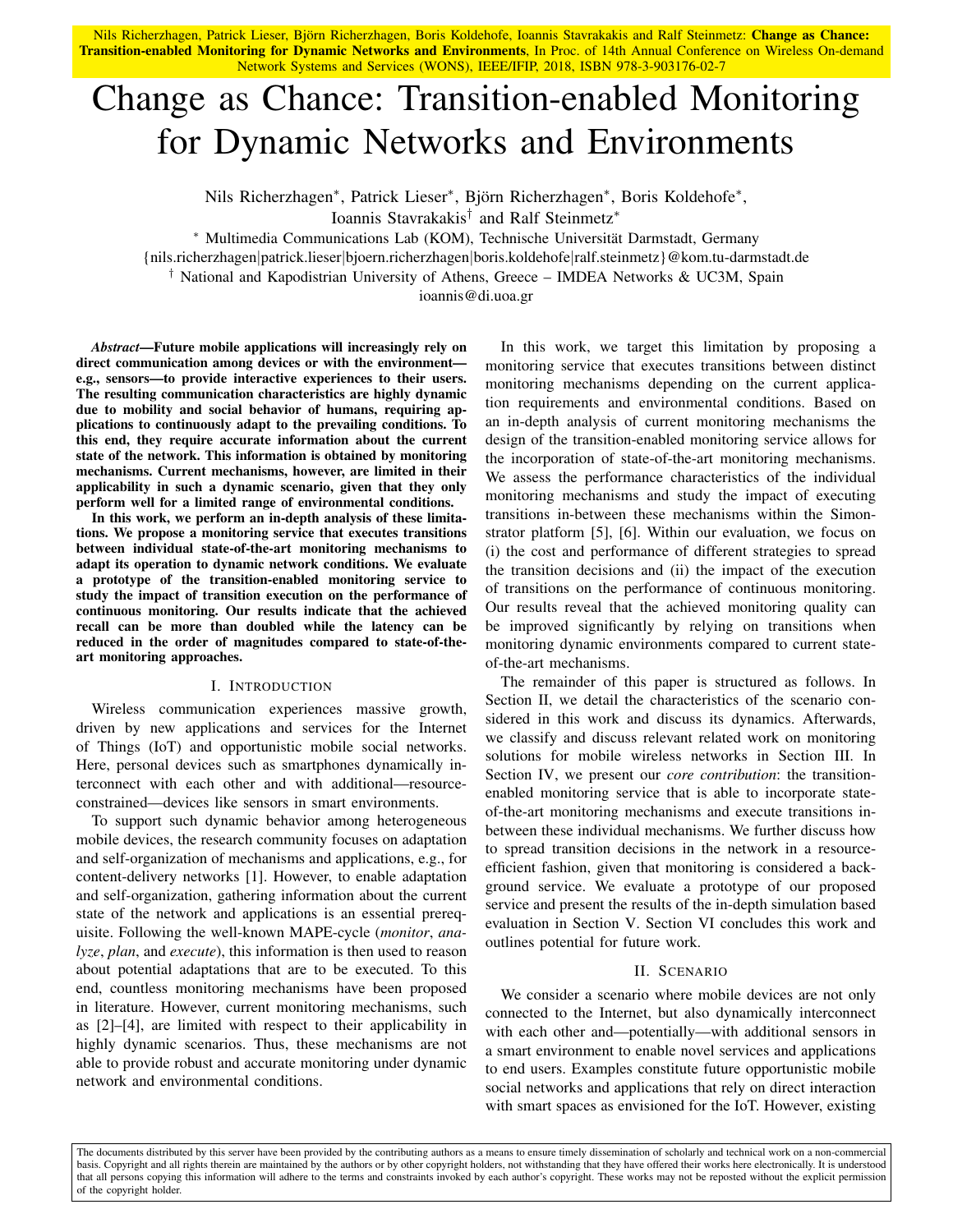mobile social applications such as augmented reality games for example, Google's *Ingress* or *Pokémon Go*—can also benefit from direct and spontaneous interconnection among users to offer a more interactive gameplay. All of the above applications require information about their current environment in terms of available network capacity, nearby devices, and additional application-specific metrics to adapt themselves to the prevailing conditions.

The conditions themselves are determined by human behavior, most prominently by mobility, attraction to specific places, social ties, and interaction patterns. This determines the load on the cellular infrastructure and, consequently, the achievable service quality and availability of the cellular communication for the respective applications. It is assumed that with increasing load on the cellular infrastructure its operation becomes unreliable once passing a certain threshold [7]. When considering mobile applications and human behavior, obstacles such as roads and buildings need to be considered in the scenario. People can walk on pathways and streets and are able to communicate directly with other people in range of the utilized communication interface. To this end, today's off-the-shelf devices are equipped with interfaces for Wi-Fi, Bluetooth, and Bluetooth LE.

We assume that our proposed transition-enabled monitoring service runs on all mobile devices within the considered scenario. In addition, we assume the existence of an application that generates monitoring requests, e.g., is interested in periodic updates of each node's neighborhood information. This application is used to measure the accuracy of monitored information and the performance of the monitoring service under varying conditions, as discussed in detail in Section V.

## III. RELATED WORK

We classify existing monitoring mechanisms based on their communication characteristics as *centralized*, *decentralized*, or *hybrid*. Representative approaches for each category are discussed in the following, forming the foundation for our proposed transition-enabled monitoring service.

*a) Centralized Monitoring:* Centralized approaches do not use local on-demand wireless communications. Instead, they rely on a single powerful instance on the edge of the network to collect information from the mobile devices and calculate statistics based on that. This limits their applicability concerning today's and future networking scenarios such as IoT and opportunistic mobile social networks where the interconnectivity among users and sensors is a key characteristic.

Most centralized monitoring approaches are of commercial nature such as the solutions from SevOne<sup>1</sup> and Qosmotec<sup>2</sup>. Commercial products and approaches introduced by the research community such as ChuckWa [8] provide good performance unless the underlying communication mean is subject to dynamic quality fluctuations [7]. With the previously introduced limited applicability of those approaches for many of today's networking scenarios considered in IoT or opportunistic mobile social networks, e focus on the hybrid and decentralized monitoring approaches in this section.

*b) Decentralized Monitoring:* Decentralized approaches are organized in a flat or hierarchical structure, relying solely on on-demand wireless communication or disruption tolerant strategies. In hierarchical approaches the mobile devices obtain different roles, which are calculated relying on decentralized gateway-selection and clustering solutions [9], [10]. Decentralized monitoring approaches are usually applied when the infrastructure is overloaded or broken. However they can also be used for locality reasons, thus to keep information local.

The authors of [11] propose a hierarchical solution in which gateways are elected to monitor relevant information. Gateways, called MeshLeader, have to monitor their k-hop neighborhood to obtain a detailed local view. A sparse global view is obtained by gateways sharing their local views with other gateways, which helps in improving the monitoring result. However, using static nodes and, thereby, not considering mobility is a key limitation of [11]. Similarly to [11], the approach presented in [12] relies on a two-tiered topology. Still, gateways are non-mobile and pre-defined, which reduced the adaptability of the approach significantly. The approaches in [11], [12] can hardly guarantee a good monitoring quality under dynamic network conditions. The approach of Battat et al. [2] uses a three-tiered topology based on weights of the nodes to obtain monitoring data in a mobile network. Their approach strongly depends on the usage of a single routing protocol shared for data and management communication, which may not perform as well in different network conditions. In the system presented by Tuncay et al. [3], not all nodes are performing the measurements within an area of relevance. Instead, the load on individual nodes is reduced by selecting a subset of appropriate nodes that should do the monitoring. However, relying on an a-priori knowledge obtained by so called recruiting nodes, which decide which of the nodes should perform the monitoring, may render the approach inefficient in current on-demand networks, where mobility patterns and interconnections are not previously known.

*c) Hybrid Monitoring:* Hybrid monitoring approaches reduce the load on the edge infrastructure by offloading a fair share of the communication needed to distribute and collect the monitoring information to local on-demand wireless networks. The offloading is realized by a selected subset of nodes acting as gateways. Gateways, calculated by gateway selection and clustering solutions, act as relay points to connect to the edge infrastructure. Gateway collect and distribute information from non-gateway nodes using local on-demand wireless networks.

Al-Radaideh et al. [4] propose a structural health monitoring system for highway bridges. Equipping the bridges with a wireless sensor network and a master coordinator, which acts as gateway, the authors send locally collected information from the sensors to a cloud-based server. In an earlier work [13], we propose a hierarchical monitoring system that uses gateways for communication with a cloud-based server. Non-gateway nodes are overhearing advertisements from gateways, to con-

<sup>1</sup>https://www.sevone.com/solutions/4g-lte-wireless-network-monitoring

<sup>2</sup>https://www.qosmotec.com/products/mobile-network-tester/

The documents distributed by this server have been provided by the contributing authors as a means to ensure timely dissemination of scholarly and technical work on a non-commercial basis. Copyright and all rights therein are maintained by the authors or by other copyright holders, not withstanding that they have offered their works here electronically. It is understood that all persons copying this information will adhere to the terms and constraints invoked by each author's copyright. These works may not be reposted without the explicit permission of the copyright holder.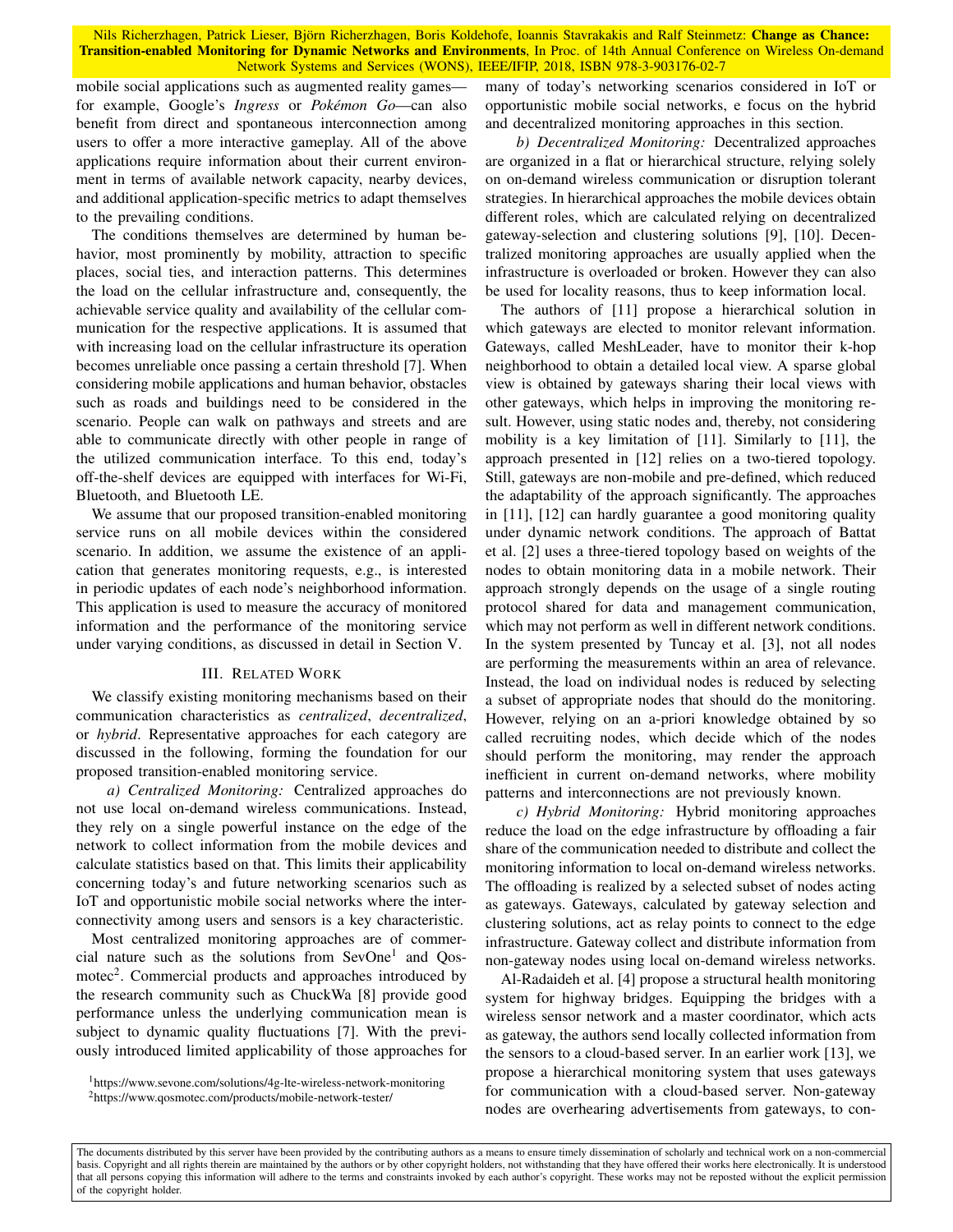nect to them using a multi-hop, contention-based forwarding scheme [14], [15]. While our approach shows benefits over a centralized solution, its applicability to dynamic and mobile scenarios is limited as a consequence of the static gateway selection. Therefore, in this work, we aim to benefit from the full range of available monitoring mechanisms by incorporating them into a transition-enabled monitoring service. Within this monitoring service the currently utilized mechanism can be exchanged dynamically at runtime.

# IV. ADAPTMON: TRANSITION-ENABLED MONITORING

To allow the usage of different monitoring mechanisms, going beyond the excerpt discussed in the previous section, we propose the transition-enabled monitoring service ADAPT-MON. By exchanging the active monitoring mechanism at runtime, ADAPTMON allows us to utilize the mechanism that performs best under the current conditions, e.g., network load and dynamics. Consequently, ADAPTMON allows for centralized, decentralized, and hybrid monitoring mechanisms to be executed to provide accurate monitoring information to applications. In the following, we discuss the design of ADAPTMON. First, the components of ADAPTMON are explained in Section IV-A. This includes the requirements that need to be fulfilled to allow transitions between distinct monitoring mechanisms. Afterwards, the transition coordination components, including the spreading of transition decisions, are explained in Section IV-B.

#### *A. Design of the Transition-enabled Monitoring Service*

The transition-enabled monitoring service needs to represent monitoring approaches from each of the classes identified in Section III. Centralized, hybrid, and decentralized monitoring approaches comprise of different communication patterns. Accordingly, ADAPTMON contains components that map to these communication patterns. In the following, we differentiate between client- and server-side components. Clientside components are shown in Figure 1. Three components are responsible for the communication of monitoring information: (i) cellular upload, (ii) local dissemination, and (iii) local collection. These components are all linked to the *request/response resolving* component, which accesses the local information storage containing a protocol-independent measurement mechanism. By being protocol-independent, the local information storage can measure information unaffected by any transitions, as discussed in [16], [17]. The resolving component is used to evaluate whether received requests or responses are of interest for the client. Therefore, incoming requests and responses are checked for validity and whether they should be answered or enriched with additional information by this client, e. g., by aggregating information from multiple sources.

*a) Using Requests and Responses:* Requests contain a unique identifier consisting of the requested metric, the type of the request, its scope, and (optionally) an aggregation function. This information is provided by mechanisms that register as information providers at the local information storage [16],

#### **Client**



Figure 1: Client components of ADAPTMON.

[17]. By specifying a request type, applications can state whether they require the respective metric (i) only once (oneshot), (ii) periodic with a given interval, or (iii) event-based, i.e., based on a condition that triggers an update. The scope specifies if the request targets a sub-set of clients, e. g., those that contain a special application, or if the request is valid for all monitored clients. An aggregation function can be provided by the requesting application to allow for custom data aggregation within the monitoring service. Responses contain the requesting client, the unique identifier, the validity, and the aggregation function from the request in addition to the collected values from other clients.

*b) Encapsulating Communication Patterns:* To allow for transitions between different communication patterns, the respective communication patterns are encapsulated as components within ADAPTMON. The concept is explained for the client-side local dissemination component in the following. By applying it to all of the client-side components, one can compose arbitrary monitoring mechanisms within ADAPTMON, representing the related monitoring approaches discussed in Section III. To allow for transitions between local dissemination strategies a common abstraction is needed. We rely on *transition-enabled proxies* for this abstraction within the monitoring service [18].

The proxies encapsulate the functionality of local dissemination strategies behind a common programming interface for requests and responses, as indicated in Figure 1. The proxy

The documents distributed by this server have been provided by the contributing authors as a means to ensure timely dissemination of scholarly and technical work on a non-commercial basis. Copyright and all rights therein are maintained by the authors or by other copyright holders, not withstanding that they have offered their works here electronically. It is understood that all persons copying this information will adhere to the terms and constraints invoked by each author's copyright. These works may not be reposted without the explicit permission of the copyright holder.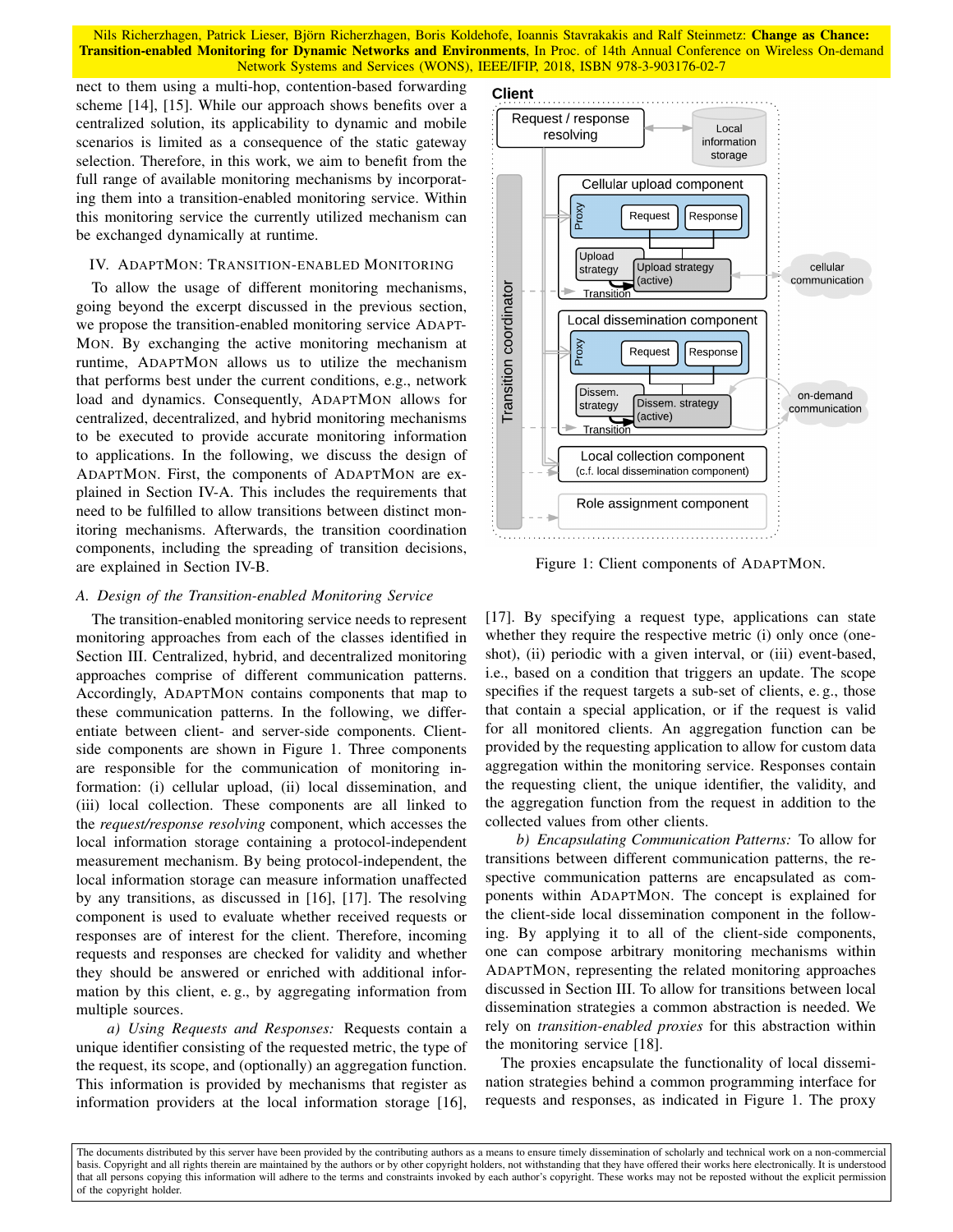Table I: Proxy configurations in ADAPTMON.

| Monitoring                                      | Client proxies (request and response) |                                            |                                   | Server proxy                      |
|-------------------------------------------------|---------------------------------------|--------------------------------------------|-----------------------------------|-----------------------------------|
| approach                                        | Dissemination                         | Collection                                 | Upload                            | Dissemination                     |
| Centralized<br>Hybrid [13]<br>Flood<br>Epidemic | none<br>none<br>flooding<br>epidemic  | none<br>contention<br>flooding<br>epidemic | direct<br>gateway<br>none<br>none | direct<br>gateway<br>none<br>none |

used in the dissemination component provides a *disseminate* method used by clients to start the dissemination of new requests or responses encapsulated in a *LocalDissemination-Message*. When such messages are received by a client the *onReceive* method is invoked on the respective mechanism hidden behind the proxy (shown as active strategy in Figure 1).

Within the current prototype of ADAPTMON, we integrated a multitude of ad-hoc dissemination protocols, such as contention-based schemes [13] or hierarchical cluster-based dissemination schemes [4], [11]. Furthermore, we incorporated the disruption tolerant dissemination strategies proposed in [19]. The client-side components for cellular upload and local collection are encapsulated following the same design principle. The cellular upload proxy, for example, contains strategies for direct and gateway-assisted uploading as seen in [9], [10]. Correspondingly, the cellular dissemination proxy on the server contains strategies for sending monitoring information to mobile clients.

*c) Executing Transitions:* Relying on both, server- and client-side proxies, ADAPTMON is able to execute transitions between centralized, hybrid, and decentralized monitoring approaches. Table I shows the configurations of ADAPTMON to embody different monitoring approaches used in this work. Note that this is only an excerpt of the possible monitoring approaches that ADAPTMON supports in its current design stage and implementation. In the centralized configuration, the system does not rely on any local communication. For that reason, only the local upload proxy on the client and the cellular dissemination proxy are configured to send the incoming monitoring information directly to the targeted clients. To represent the behavior of our previously published hybrid monitoring solution [13], ADAPTMON is configured as follows (cf. Table I): Clients and the cloud-based server only communicate with each other when the respective client is selected as a gateway. The assignment of gateways is achieved using a centralized role assignment service [9], [10]. Local communication between clients is based on a contention-based collection of responses. As [13] focuses on the collection of results, the delivery of requests is not described. Thus, to allow for comparison with the other configurations discussed in the following, we assume requests are delivered relying on the centralized communication between clients and server.

Transitions between the different monitoring approaches within ADAPTMON are achieved by exchanging the strategies used in the proxies. To this end, each strategy has to implement basic life-cycle methods as defined in [18]. The life-cycle methods ensure atomicity of a transition execution, thus guaranteeing a correct execution of transitions on the respective components. A transition for client *c* between strategy *A* and *B* is defined as  $\tau_{A\rightarrow B}^c$ . If a transition targets only a subset of nodes, it is referred to as *regional*, whereas if it targets all nodes, it is referred to as *global transition*. In cases where a transition only leads to a reconfiguration of the already running mechanism, it is referred to as a *self-transition*. We assume that transitions within ADAPTMON originate from trusted edge devices or gateways. However, as it cannot be guaranteed that these devices can reach all affected nodes, the decision to execute a transition needs to be spread in the network. Respective mechanisms for transition decision spreading are explained in Section IV-B. When a transition from strategy *A* to *B* is executed, it is important that relevant and supported state of strategy *A* is transferred to the following strategy *B*. As an example, the neighborhood of a client is state that may be of interest for the subsequent strategy. The state transfer during transitions is explained in the following paragraph.

*d) State Transfer:* To support seamless execution of transitions, ADAPTMON supports two types of state transfer. First, state can be transferred within a proxy from one mechanism to the subsequent one during a transition, as discussed in [20]. In addition, within ADAPTMON, we propose a state transfer mechanism that supports migrating state from one proxy to another. Consequently, state transfer is no longer limited to mechanisms within one single proxy, which is an essential step in supporting transitions between completely different monitoring structures (e.g., centralized to decentralized).

In both cases, state transfer does not include any additional communication as otherwise atomicity of transitions cannot be guaranteed. To allow for state transfer between different proxies, a predetermined order of transitions must be satisfied. We take the transition from decentralized monitoring using epidemic local communication to a centralized monitoring solely using cellular communication as an example. This transition leads to a set of transitions on multiple proxies within different components as visible in Table I. In the decentralized monitoring clients buffer the requests and responses received over time. With the transition from decentralized to centralized monitoring, those buffered requests and responses would be lost, which in return would cause a significant performance drop. By allowing state transfer between proxies, ADAPTMON is able to overcome this limitation. A persistent storage component is used to register the respective state transfers. In the following, we formalize this process on the example of an abstract transition consisting of two transitions, one within proxy *X* and another one within proxy *Y*. The following attributes must be specified for the transition  $\tau_{A_X \to B_X}^c$  on proxy *X* and a transition  $\tau_{A_Y \to B_Y}^c$  for proxy *Y*:

**transferState**(proxy  $X \leftrightarrow B_X$ ), proxy  $Y \leftrightarrow B_Y$ ), ...

... Set<stateVariable>)

Using the *transferState* method ensures that the state between proxies *X* and *Y* is only transferred when: (i) a transition on proxy X to strategy  $B_X$  is executed and (ii) a transition on proxy *Y* to strategy  $B_Y$  is executed at the same time. If this is the case, the given set of *state variables* is transferred

The documents distributed by this server have been provided by the contributing authors as a means to ensure timely dissemination of scholarly and technical work on a non-commercial basis. Copyright and all rights therein are maintained by the authors or by other copyright holders, not withstanding that they have offered their works here electronically. It is understood that all persons copying this information will adhere to the terms and constraints invoked by each author's copyright. These works may not be reposted without the explicit permission of the copyright holder.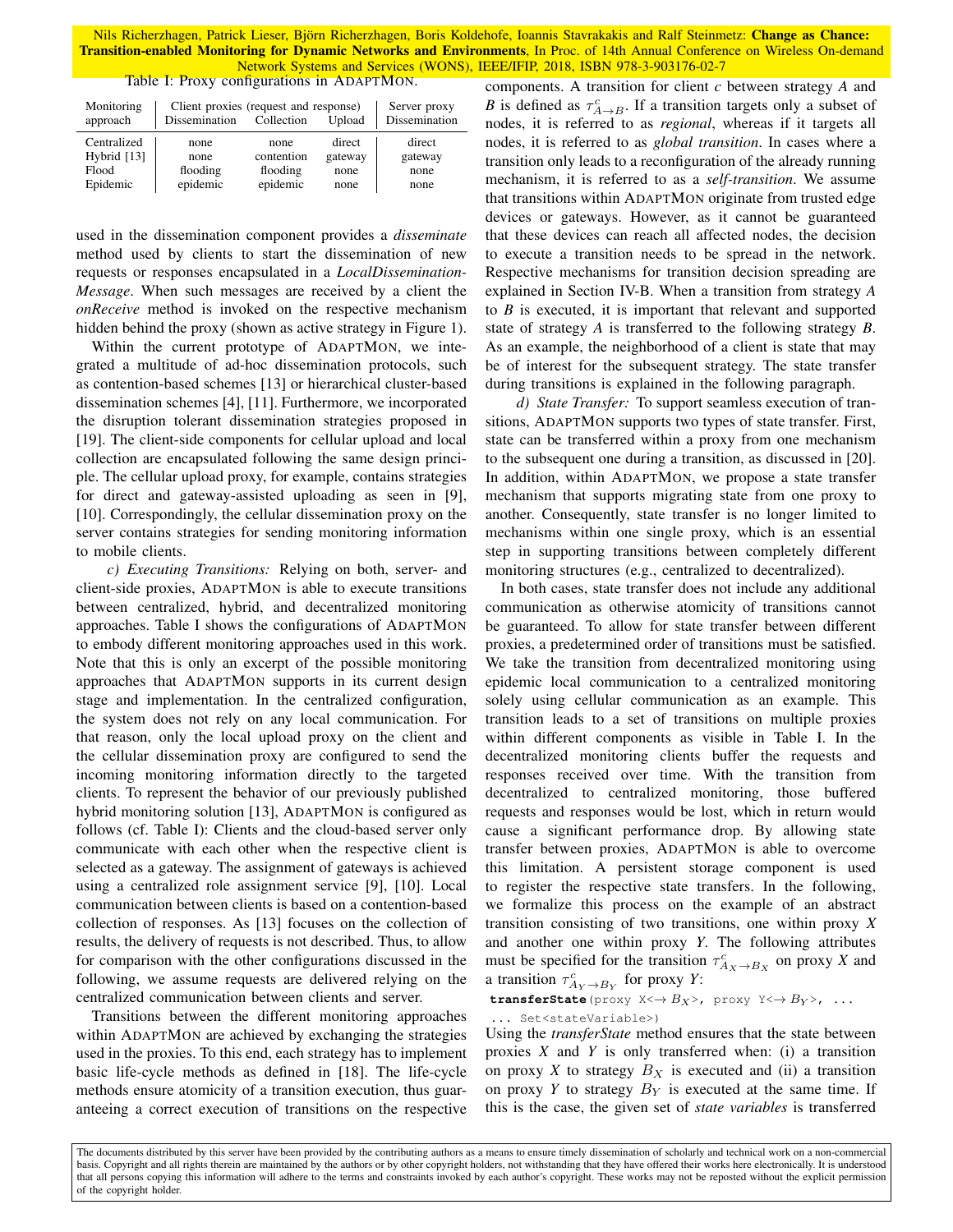between the two proxies *X* and *Y*.

# *B. Transition Coordination and Decision Spreading*

To coordinate the execution of transitions on clients, each client is equipped with a transition coordination component (cf. Figure 1). This component can include additional means to distribute transition decisions within the network if the transition is a regional or global transition. However, as monitoring is a background service, the overhead introduced by spreading transition decisions in the network should be kept minimal. We evaluate two spreading strategies integrated into the coordinator: a server-assisted strategy that relies on cellular communication and a piggybacking strategy that does not induce any additional communication to spread a decision. The piggybacking strategy appends the transition decisions to each message that is sent by a client via the local ondemand network. Even if its performance may not be the best concerning latency and reliability of the decision spreading, it introduces only minimal overhead in the network, which is important for ADAPTMON. In the following, we evaluate the impact of transition execution on the monitoring service, including an analysis of the impact of the spreading strategy.

## V. EVALUATION

The evaluation of the transition-enabled monitoring service ADAPTMON addresses three main aspects. First, monitoring mechanisms representing the different categories identfied in the related work are compared under dynamic environmental conditions, identifying the potential for transitions (Section V-B). Second, we evaluate the impact of transition decision spreading, given that the monitoring service should operate in a resource-efficient fashion (Section V-C). Third, we assess the impact of transitions between monitoring mechanisms on the performance of continuous monitoring with ADAPTMON (Section V-D). This includes a comparison of ADAPTMON against stand-alone state-of-the-art monitoring mechanisms. Before discussing our results, we detail the evaluation setup in the following section.

## *A. Evaluation Setup, Scenario Model and Metrics*

We evaluate a prototype of ADAPTMON within the Simonstrator framework [5], relying on a social movement model that further utilizes OpenStreetMap map data for realistic node mobility, as proposed in [6]. The source code of the platform as well as our research prototype of ADAPTMON is available online<sup>3</sup> for interested readers. For local on-demand communication between nodes, we rely on the Wi-Fi 802.11g model included in the ns-3 network simulator [21].

As motivated, in our scenario the cellular coverage and the quality of the connection varies with the density of nodes in an area [7]. We model the threshold after which the cellular connection becomes unreliable as a fraction of nodes in the scenario. Given that the communication characteristics are heavily influenced by human mobility, we compare the performance for our social mobility model against a Gaussian

<sup>3</sup>www.simonstrator.com

Table II: Scenario and simulation setup.

| Max. Wi-Fi Range<br>Cellular Network               | 88 m<br>$150 \, ms, \pm 100 \, ms$                                             |
|----------------------------------------------------|--------------------------------------------------------------------------------|
| Max. Cellular Conn.                                | min. $25\% - 100\%$ ; 50 %                                                     |
| Mov. Speed $\left[\frac{m}{s}\right]$              | $1.5 - 2.5$                                                                    |
| Movement Model                                     | social [6], gauss [22], RWP [23]                                               |
| Density $\left[\frac{\text{clients}}{km^2}\right]$ | $22 - 222$ ; 88.8                                                              |
| Request                                            | interval: 2.5 min; validity: 10 min                                            |
| Mon. Approach<br><b>Transition Spreading</b>       | centralized [8], hybrid [13], flood, epidemic<br>server-assisted, piggybacking |

mobility model and the random waypoint mobility model. Thereby, we can isolate the impact of social ties between users and the resulting group formations, as later discussed in Section V-B. We simulate mobility for the city center of Darmstadt (Germany), spanning an area of  $1500 \times 1500$ meters. Studying different node densities allows us to compare the monitoring approaches in sparse and densely populated scenarios. To assess the performance of the monitoring service, we issue monitoring requests on at least two clients every 150 seconds. Each request targets all clients in the network and has a validity of ten minutes. The simulation setup is summarized in Table II, with default values being underlined. Two hours of operation are simulated, with measurements starting after a warm-up period of 10 minutes.

To assess the performance of our proposed monitoring service, we consider the following metrics: (i) the achieved recall of requests and responses, (ii) the average latency from request invocation till response reception, and (iii) the latency from transition execution at the source client till execution on other targeted clients. The distributions of the results are shown as box plots. The median is represented by a solid line inside the box, while the lower and upper quartile are represented by the boxes. Whiskers show the largest and smallest data point within 1.5 of the interquartile range. As box plots show the results of a single simulation run, a marked dot with error bars is plotted to the left side of the boxes indicating the confidence intervals over ten repetitions with different random seeds.

## *B. Comparison of Monitoring Approaches*

For the comparison of the monitoring approaches the following parameters are varied: (i) the density of clients, (ii) the underlying movement model, and (iii) the cellular connectivity in the scenario. The density variation provides insights into the scalability of the approaches. With  $50\%$ of nodes being able to utilize the cellular connection, the following can be observed when looking at the recall of responses (cf. Figure 2(a)) and the latency from request till response (cf. Figure 2(b)). Disruption tolerant approaches do need a minimum density in the network to perform, which is consistent with findings in [15]. Once this density is reached or exceeded, decentralized approaches delivered a better recall compared to the centralized and the hybrid approach, where access to cellular communication is restricted. The latency, shown in Figure 2(b), unveils that centralized and hybrid monitoring approaches deliver superior latency (more than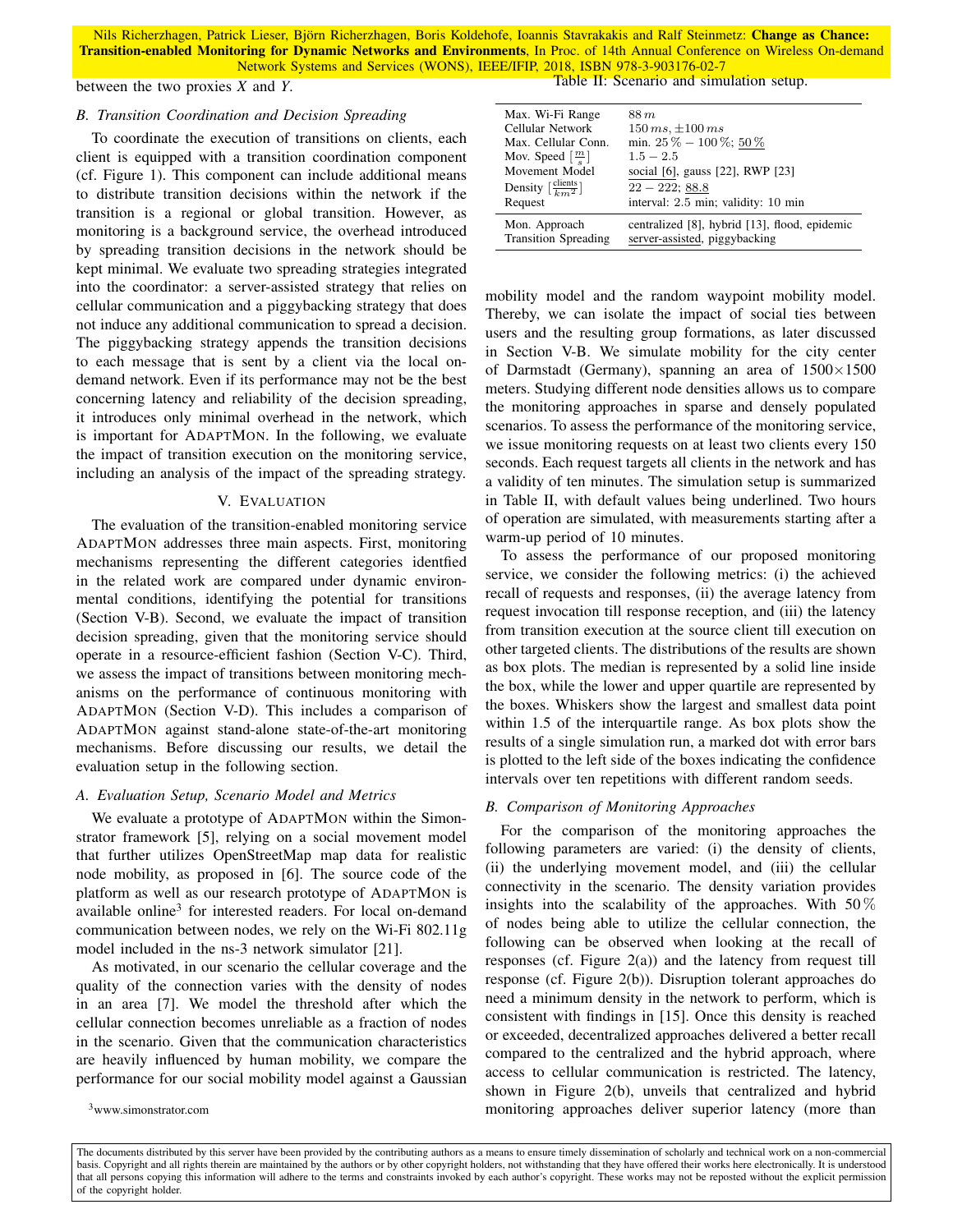

Figure 2: Impact of the client density  $(2(a), 2(b))$  and the cellular connectivity  $(2(c), 2(d))$  on the performance.



Figure 3: Impact of the mobility model.



two magnitudes better) compared to the disruption tolerant approaches or epidemic information dissemination. However, the latency of successfully delivered information does not further differ with changing density.

Varying the cellular connectivity affects only the centralized and hybrid monitoring approaches, given that the decentralized approaches do not use the cellular connection at all. Therefore, we only report results for the epidemic approach for comparison. The recall of responses shown in Figure  $2(c)$ illustrates the strong dependency of the centralized monitoring approach on the cellular connectivity. As only nodes with a connection are able to route their monitoring information to the requester the resulting recall shows a linear dependency. The hybrid monitoring approach, however, shows the benefits of combining on-demand communication with cellular offloading of monitoring information. Still, the approach is limited in functionality if only a few clients (e.g.,  $25\%$  or less) are able to use a cellular connection. The latency from request invocation till response reception does not depend on the cellular connectivity as shown in Figure 2(d). This is due to the fact that although less information is collected (i. e., lower recall of responses), the way the information is gathered—and, consequently, the latency—remains unchanged.

Mobility has a strong impact on all approaches that rely on on-demand networking. Figure 3(a) shows the recall of the requests when modeling human mobility with the social movement model [6] in comparison to the generic Gaussian mobility model (gauss) [22] and the random waypoint model (RWP) [23]. Correspondingly, in Figure 3(b) the recall of the responses is reported. The Gaussian movement model

Figure 4: Impact of the transition decision spreading strategy.

reduces the interconnection times of clients, which becomes apparent in both figures as both recall values decrease. For the decentralized monitoring approaches, an increased recall can be observed using RWP as clients meet more frequently and for longer periods. The recall of the hybrid approach is not affected significantly, as gateways are selected by the respective selection strategy to obtain good coverage based on the current location of clients. As expected, the centralized approach is not affected at all, given that only cellular communication is used in this case. Instead, the recall simply reflects the fraction of clients that can connect to the server (in this case, 50 %). Using the social mobility model, both recall measures increase significantly for approaches relying on local interaction between clients. Here, modeling human behavior by considering attraction to specific places and interaction with other humans is crucial to correctly assess the performance of the monitoring service.

# *C. Spreading Transition Decisions*

An important factor for the performance of ADAPTMON is the strategy used to spread transition decisions among clients. A decision taken by a logically centralized entity, such as a server or a selected gateway, needs to be spread in the network. For the evaluation of different spreading strategies we select a single random client as source for a transition execution at minute 22. Due to space constraints, the results for a server-assisted spreading are omitted here. When using server-assisted spreading, the source of a decision uploads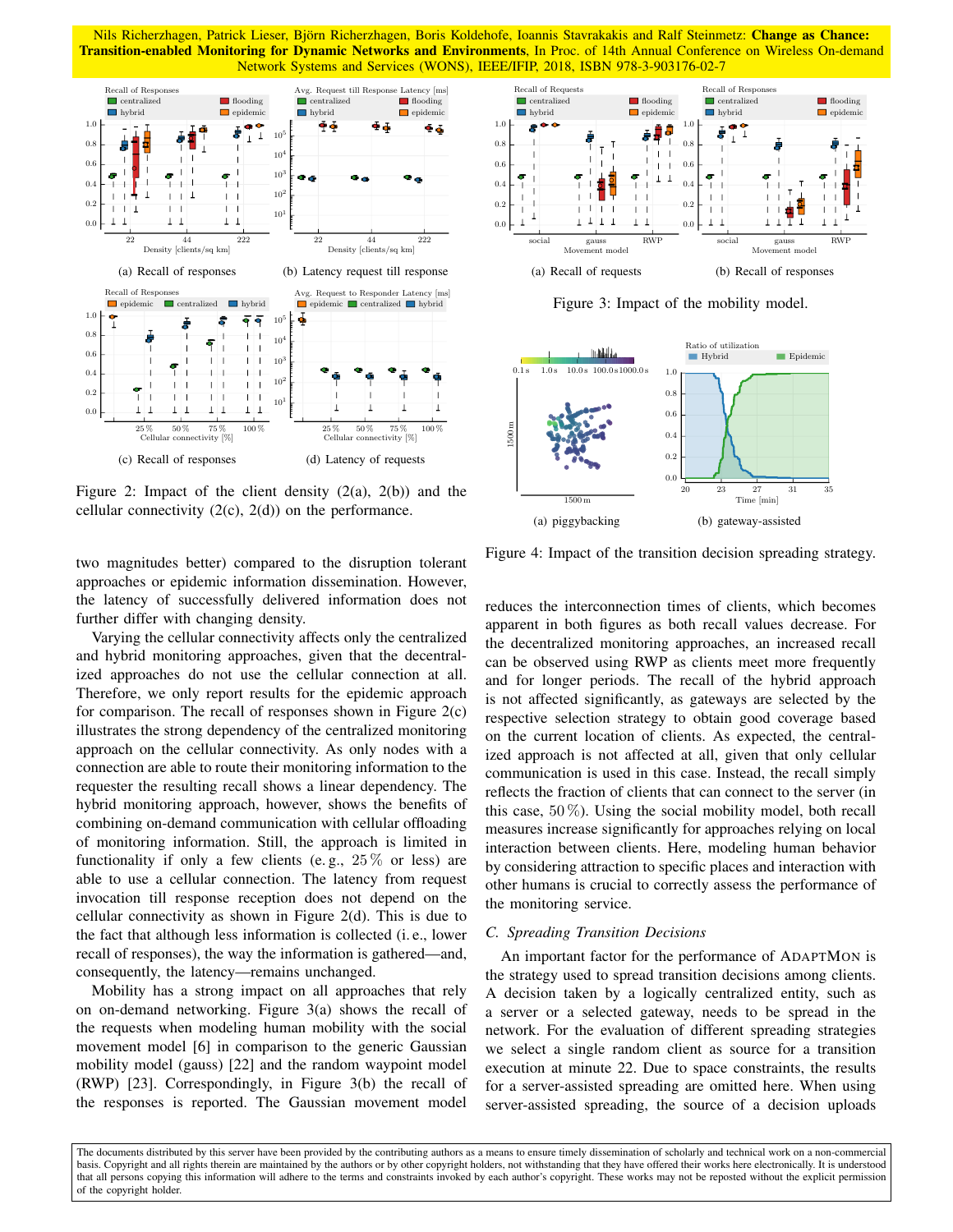

Figure 5: Comparison of the transition-enabled monitoring service ADAPTMON and current state-of-the-art monitoring approaches under dynamic environmental conditions. Transition execution is indicated with vertical lines at marked times.

the transition decision to the server, which distributes that decision to all affected clients. Thus, the latency introduced by that approach corresponds to the round trip time of the cellular network. However, as this spreading strategy is rather intrusive regarding the overhead and its additional usage of the cellular network, ADAPTMON can also use a piggybackingbased spreading strategy. This strategy does not introduce additional messages. Instead, as the name suggests, transition decisions are attached to every message that is sent by nodes. Figure 4(a) shows the latency of transition spreading and executions for the piggybacking strategy. Here, ADAPTMON executes a transition from hybrid to decentralized monitoring (cf. Figure 4(b)). While being non-intrusive, the piggybacking strategy leads to a significant increase in the time till the transition is performed by all nodes in the network. As visible in Figure 4(b), it takes up to five minutes until most clients receive the transition decision. However, this is only reflecting the case where the monitoring workload is the only workload in the network. Considering the scenario of smart environments, more communication takes place between clients which results in a better spreading of the transition decision when relying on the piggybacking strategy.

#### *D. Impact of the Transition Execution*

To assess the execution of transitions within ADAPTMON, we compare its performance against static configurations of monitoring approaches discussed in Section III. To model a dynamic scenario, we alter the availability of the cellular connection over time. A monitoring approach should be able to provide reliable and accurate monitoring even under such environmental fluctuations. The cellular coverage changes as follows. In the first 45 minutes up to 50% of the clients are able to connect to the cloud-based server if required. Afterwards, for the next 45 minutes only 5  $\%$  of the clients are able to establish a connection, mimicking an overload situation or an outage. After 90 minutes, the cellular communication infrastructure is able to cater for all nodes whenever needed, corresponding to normal operation.

Figure 5 shows the comparison of the centralized [8], hybrid [13], and decentralized monitoring approach with ADAPT-

MON. ADAPTMON executes transitions between the individual approaches at the points in time where the connectivity changes significantly. Hence, ADAPTMON initially uses the hybrid monitoring approach before executing a transition to the fully decentralized monitoring approach when the cellular connection becomes highly unreliable. Later, with the cellular communication infrastructure recovering ADAPTMON executes a transition from decentralized to fully centralized monitoring. It is important to mention that results are shifted from the points in time where the transitions are actually executed. This is due to the fact that requests and responses are evaluated at the end of each validity period of 10 minutes (cf. Table II). Thus, the characteristics of a request invoked around the time of transition T1 (after 45 minutes) for example are visible around minute 55.

First, we examine the recall of requests (Figure  $5(a)$ ) and responses (Figure 5(b)). Both, the centralized and the hybrid monitoring approaches depend on the cellular network connectivity (cf. until T2 in Figure5(a)). Still, the hybrid approach is able to outperform the centralized solutions significantly as it further benefits from on-demand communication to disseminate requests in the network. The decentralized approach is able to provide a reasonably good constant recall as it is not affected by any changes in the cellular infrastructure. However, looking at the latency from request till response reception in Figure 5(c) the trade-off when completely relying on the disruption tolerant decentralized approach becomes clear. The latency of the decentralized approach is, as expected, significantly larger than the latency of the centralized and hybrid approaches, but still it is able to provide for high recall for both requests and responses. Thus, ADAPTMON is executing transition T1 from the hybrid to the decentralized approach (cf. Figure 5). In doing so, ADAPTMON is able to provide high recall during the time span with significantly disrupted cellular communication. Drops in the recall achieved by ADAPTMON after each transition (cf. Figure  $5(a)$ ,  $5(b)$ ) are due to missing state transfer (cf. Section IV-A) in this configuration. This causes the loss of all request and response values at the times of the transitions as the used proxy strategies change,

The documents distributed by this server have been provided by the contributing authors as a means to ensure timely dissemination of scholarly and technical work on a non-commercial basis. Copyright and all rights therein are maintained by the authors or by other copyright holders, not withstanding that they have offered their works here electronically. It is understood that all persons copying this information will adhere to the terms and constraints invoked by each author's copyright. These works may not be reposted without the explicit permission of the copyright holder.